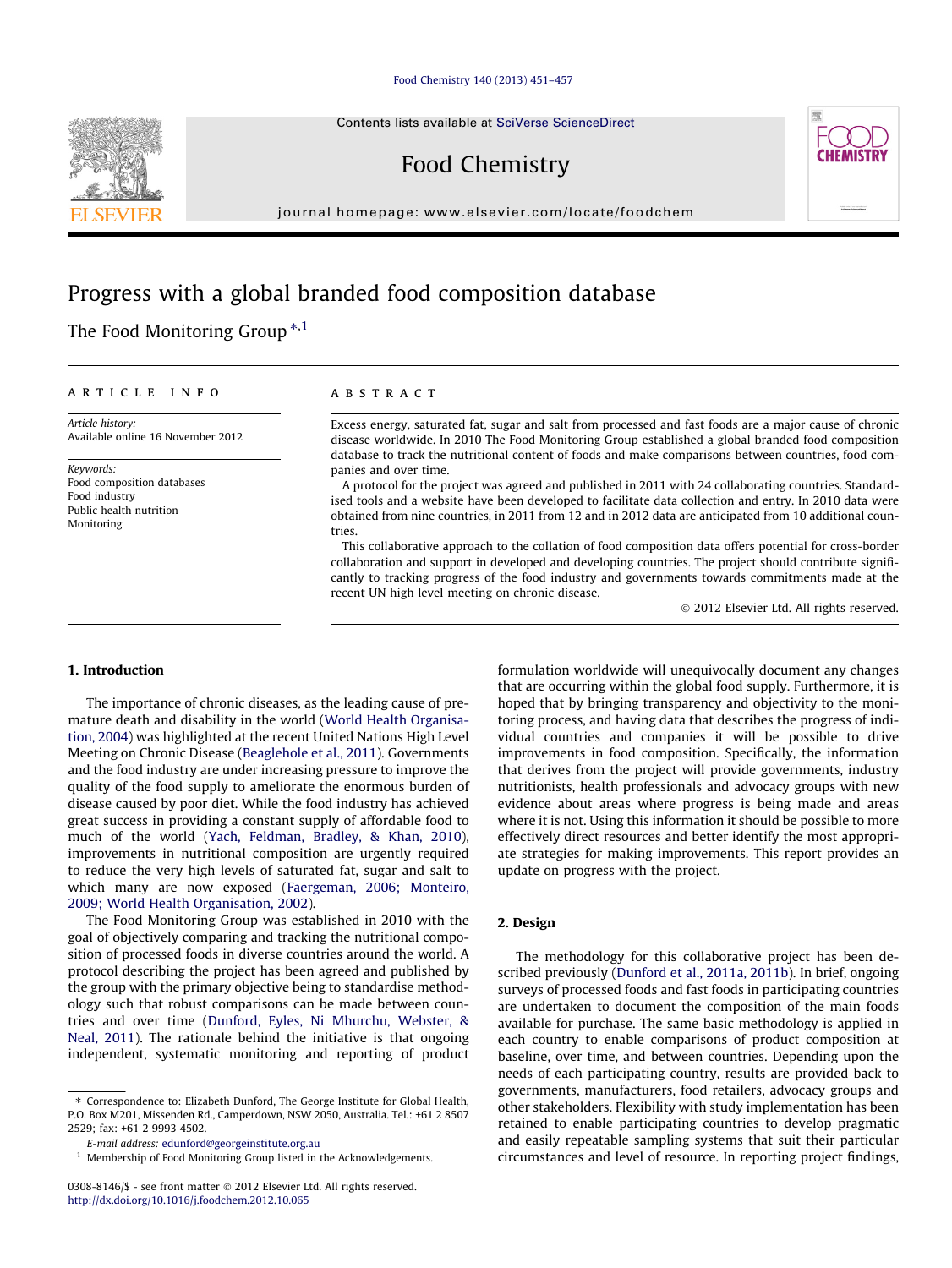particular attention will be paid to the sampling methods in each country, the completeness of coverage achieved and the potential for bias during data collection.

### 3. Project status

#### 3.1. Country recruitment

The intent of the project is to include a broad geographic coverage of countries. To date, 24 countries are involved in the collaboration. Of these, nine have provided some data for 2010, 12 for 2011, and 10 plan to commence or repeat data collection in 2012 ([Table 1\)](#page-2-0). Data for Fiji, India, China and Australia have been included in the central database and data for a further three countries are in the process of being entered.

#### 3.2. Materials development

A series of instruction documents and electronic resources have been developed to assist participating countries with data collection and data entry. These are based primarily upon outputs derived from work undertaken by The George Institute in support of the World Health Organisation's efforts to monitor the sodium content of foods ([Dunford & Webster, 2010](#page-5-0)). Materials are updated regularly and are adapted to suit each country's requirements. For example, in a few countries the collection of information was restricted to the sodium content of foods because this is the current focus of government interest and materials were therefore adapted accordingly. In addition, electronic materials such as smartphone applications, have been developed to assist participating countries in data collection.

#### 3.3. Database and data collection methods

An online data entry system has been established to enable the collation of information by one of two different methods. Depending upon the preference of each participating country, countries can either upload the entire dataset in the form of an Excel spreadsheet or can enter data online as individual items. In practice, most countries upload the dataset using an Excel spreadsheet in the first year of data collection and use the online system in each subsequent year.

More recently, in Australia, data have been collected using smartphones and barcode scanning technology which has further simplified the process and is a model planned for roll out in other countries in future years.

#### 3.4. Data collected

The variables sought for each food product and their definitions are indicated in the supplementary material. Missing data are noted as such with products for which only company name and product name are available recorded to highlight the absence of data. In some participating countries labelling that displays the nutrient content of foods is not mandatory [\(Table 1\)](#page-2-0) and documenting the absence of data will be a useful exercise in itself. In countries where labelling is required, information is mostly collected directly from the nutritional label on the product although this may be supplemented by information obtained from websites or the manufacturer. Where these data are not available, direct chemical analysis of products is necessary although this is unlikely to be a plausible means of collecting data for all products in any country because of the costs involved. Analytic data collected for a subset of products in a number of countries will provide for a useful validation of the corresponding data provided on the product labels.

Depending upon the resources available, collaborating countries have determined the breadth of the data to be collected and the method utilised. Strategies include both the collection of comprehensive nutrient information for all product categories or the collation of data for selected product categories or nutrients only ([Table 1\)](#page-2-0).

#### 3.5. Policy for data sharing and publication

Key to the success of collaborative projects of this nature is a clear understanding between partners about the way the data will be accessed and used. It has been agreed that each contributing country will have access to summary data from all countries and full access to their own data. Collaborators will be free to analyse and publish using their own data but analyses and outputs involving data from two or more countries will require agreement from each country involved. For publications involving many countries in the collaboration, the secretariat will take responsibility for ensuring agreement is obtained from all members. The principle underlying the distribution of information will be that it be shared freely amongst groups with public health goals with restrictions on sharing limited primarily to ensure quality of analysis and outputs. This will include industry groups who may be provided with reports through relationships established by the Food Monitoring Group members as part of efforts to improve the quality of the food supply.

#### 3.6. Project outputs

The project has already delivered a number of outputs during its start-up phase, and there are a large number of initiatives currently underway [\(Table 2\)](#page-3-0). Most importantly, protocols for the collection of standardised data on processed foods [\(Dunford et al., 2011a,](#page-5-0) [2011b](#page-5-0)) and fast foods have been agreed and published. Data from Australia and New Zealand have been used to compare temporal changes in the sodium content of breads over a four year period ([Dunford et al., 2011a, 2011b](#page-5-0)) since this has been a focus of salt reduction efforts in both countries. Likewise, a broad-based cross-sectional analysis compared the sodium levels in major processed food categories between the UK and Australia in 2010 [\(Ni](#page-6-0) [Mhurchu et al., 2011\)](#page-6-0). Results from an analysis of the Brazilian food composition database have shown that some modifications in the formulations of the products are necessary, such as the reduction in SFA and sodium content [\(Menezes et al., 2011\)](#page-6-0). In New Zealand, research on the nutrient composition and availability of healthier options at fast food outlets was undertaken [\(Chand, Eyles, & Ni](#page-5-0) [Mhurchu, 2011\)](#page-5-0), and also research identifying key opportunities for sodium reduction in processed foods ([Woodward, Eyles, & Ni](#page-6-0) [Mhurchu, 2012](#page-6-0)).The Australian dataset also includes information about fast food products provided by ten leading fast food chains and has been used to examine differences in the nutrient content of fast foods between companies ([Dunford, Webster, Barzi, & Neal,](#page-5-0) [2010\)](#page-5-0). A corresponding international comparison of fast foods has reported the comparative levels of salt in fast food products in six countries (UK, USA, NZ, Australia, France and Canada) from six of the leading global fast food chains (Burger King, McDonald's, Pizza Hut, KFC, Domino's and Subway) ([Dunford & The Food Monitoring](#page-5-0) [Group, 2012a; Dunford et al., 2012b](#page-5-0)). These reports have served to highlight marked differences between countries and between companies and the varied extent to which salt reduction goals have actually been achieved.

In addition to academic publications the Australian and UK contributors have used the data to prepare reports for the food industry to highlight areas for reformulation, to specify salt reduction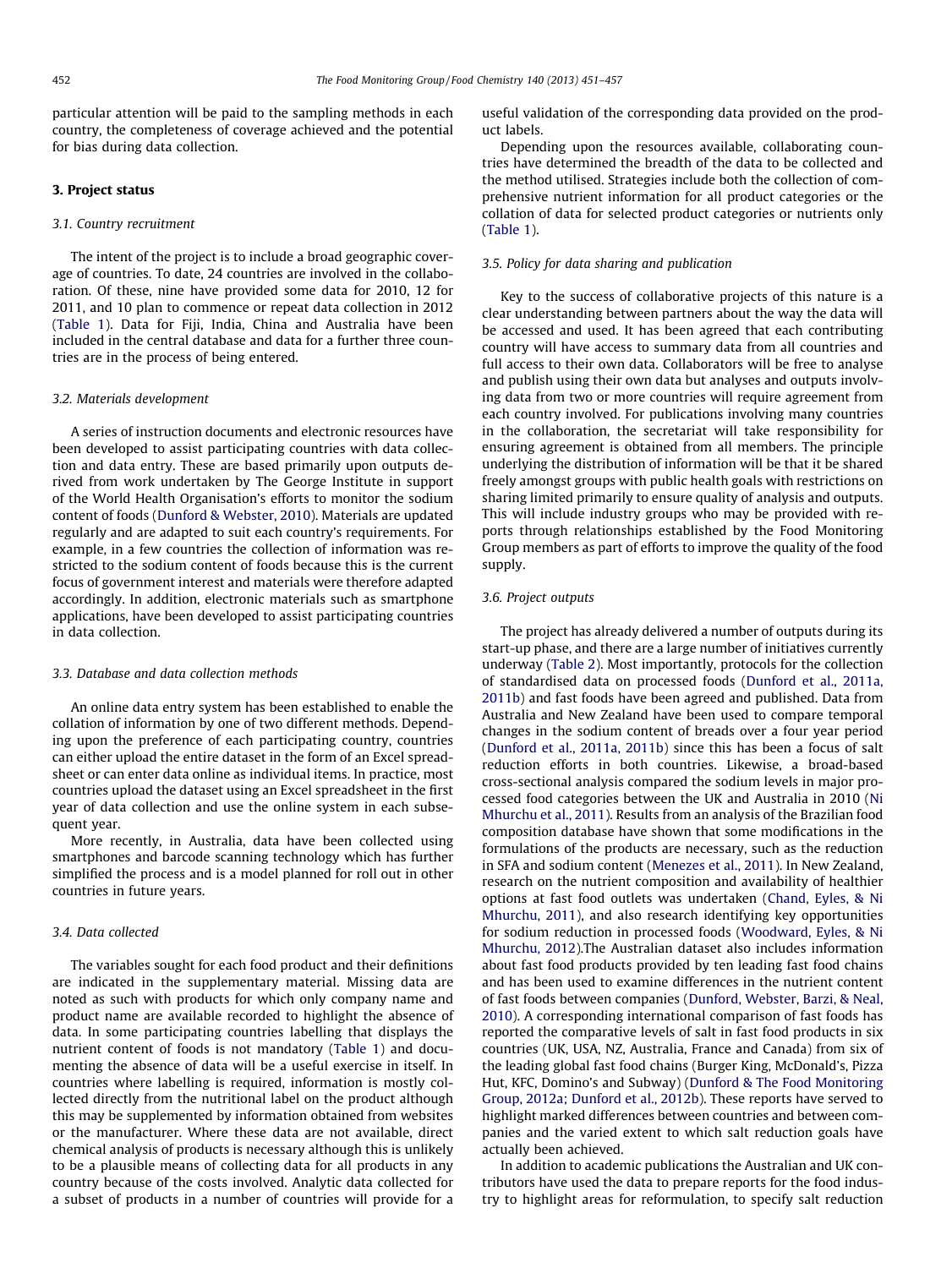#### <span id="page-2-0"></span>Table 1Data collected in each country.

| Country                    | Years data collected | Processed foods                |                       |                                     | Fast foods                     |                       |                                       |
|----------------------------|----------------------|--------------------------------|-----------------------|-------------------------------------|--------------------------------|-----------------------|---------------------------------------|
|                            |                      | No. products in<br>latest year | Categories            | Additional information              | No. products<br>in latest year | Outlets               | Plans for next data collection        |
| Argentina                  | 2011                 | 442                            | Select categories     |                                     |                                |                       | 2012 (selected categories)            |
| Australia                  | 2008-2011            | $20,000+$                      | All products          |                                     |                                | From 6 chain outlets  | 2012 (all products)                   |
| <b>Brazil</b> <sup>b</sup> | 2011                 | 1720                           | Select categories     |                                     |                                |                       |                                       |
| Canada                     | 2010, 2011           | 11,000                         | All products          |                                     | 3647                           | From 68 chain outlets | 2013 (all products)                   |
| China                      | 2010                 | 3951                           | 5 Categories          | 2615 Products with no NIP           |                                |                       | 2012 (all products)                   |
| Costa Rica                 |                      |                                |                       |                                     |                                |                       | 2013 (selected categories)            |
| Ecuador                    |                      |                                |                       |                                     |                                |                       | 2012 (select categories; sodium data) |
| Fiji <sup>a</sup>          | 2011                 | 1445                           | All processed foods   | 98 Products with no NIP             |                                |                       |                                       |
| France                     | 2010                 |                                |                       |                                     | 307                            | From 6 chain outlets  | 2012 (fast food only)                 |
| Guam <sup>a</sup>          | 2011                 | 2151                           | All processed foods   | 43 Products with no NIP             |                                |                       |                                       |
| India                      | 2010                 | 4172                           | All products          | 930 Products with no NIP            |                                |                       | 2012 (all products)                   |
| Mongolia                   | 2011                 | 1000                           | Selected categories   |                                     |                                |                       |                                       |
| Nauru <sup>a</sup>         | 2011                 | 235                            | All products          | None with no NIP                    |                                |                       |                                       |
| New Caledonia <sup>a</sup> | In progress          | 591                            | Selected categories   | 64 With no NIP                      |                                |                       |                                       |
| New Zealand                | 2010, 2011           | 6021                           | All products          | Tea/coffee, baby foods not included | 609                            | From 12 chain outlets | 2012 (all products)                   |
| Samoa <sup>a</sup>         | 2011                 | 802                            | All products          | 50 WITH no NIP                      |                                |                       |                                       |
| Solomon Islands            | 2011                 | 103                            | 5 selected categories | 18 products with no NIP             |                                |                       |                                       |
| South Africa               |                      |                                |                       |                                     |                                |                       | 2012 (selected categories)            |
| Spain                      |                      |                                |                       |                                     |                                |                       |                                       |
| Tonga                      | 2011                 | 47                             | 8 selected categories | 13 Products with no NIP             |                                |                       |                                       |
| UK                         | 2010, 2011           | 1406                           | Select categories     |                                     |                                | From 6 chain outlets  | 2012 (all products)                   |
| <b>USA</b>                 | 2010, 2011           |                                |                       |                                     | 878                            | From 6 chain outlets  | 2012 (fast food only)                 |

<sup>a</sup> Data for Guam, New Caledonia, Nauru and Fiji will be merged to form a Pacific Islands dataset.<br><sup>b</sup> Products from Choices program, Brazil.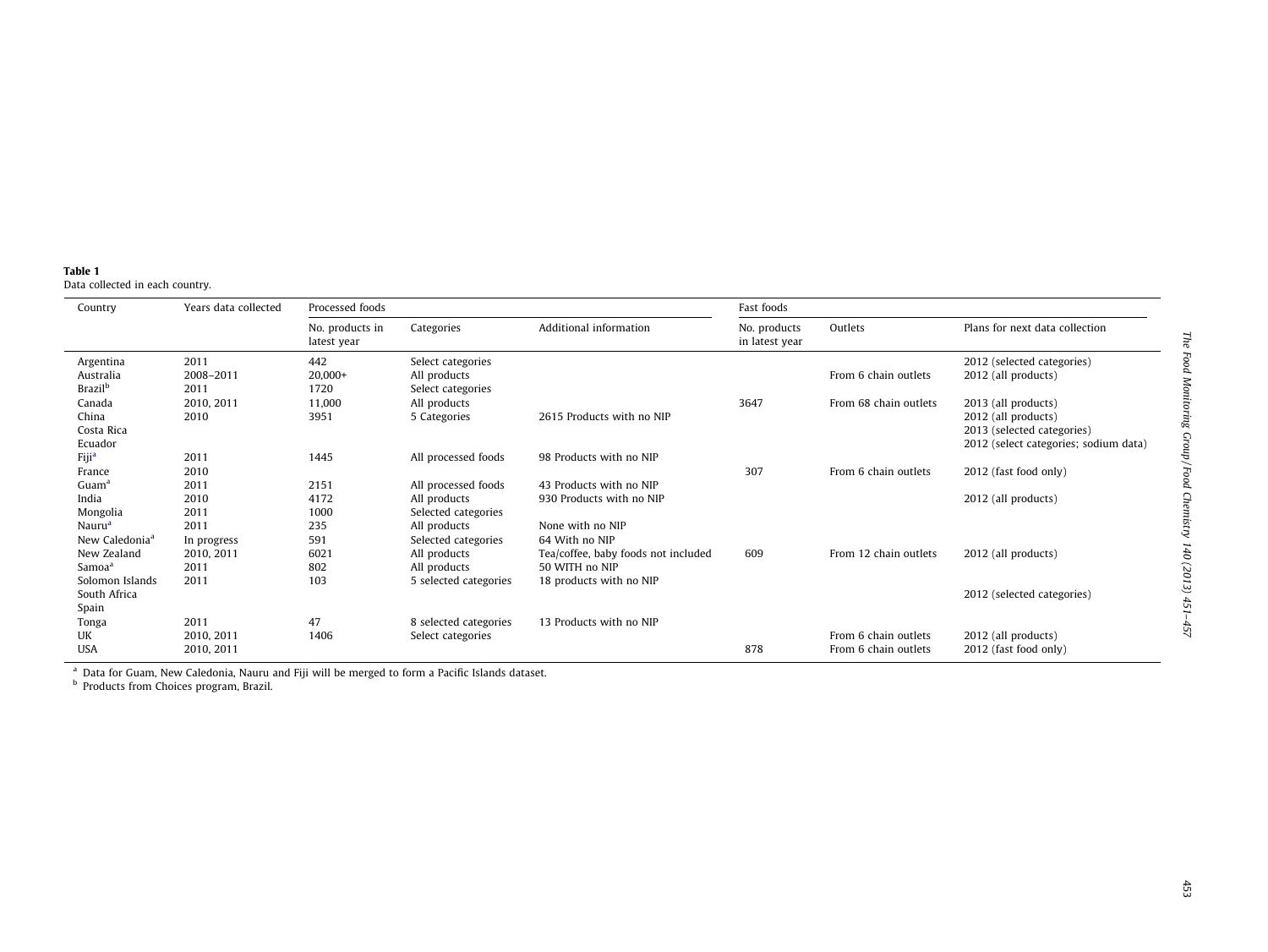#### <span id="page-3-0"></span>Table 2

Project outputs to date.

| Use of data                                                                       | Countries involved                                                                                | Details                                                                                                                                                                                                    | Status                                                       |
|-----------------------------------------------------------------------------------|---------------------------------------------------------------------------------------------------|------------------------------------------------------------------------------------------------------------------------------------------------------------------------------------------------------------|--------------------------------------------------------------|
| Baseline levels of nutrients in foods<br>Nutrients in fast food                   | Australia                                                                                         | Breakfast items highest in sugar $(7.8 \text{ g}/100 \text{ g})$ and<br>saturated fat (5.5 g/100 g), chicken highest total fat<br>$(13.2 \text{ g}/100 \text{ g})$ and sodium (586 mg/100 g). Variation in | Published (Dunford et al., 2010)                             |
| Sodium in processed foods                                                         | Australia                                                                                         | nutrient levels between similar products<br>Sodium data were collected for 7221 products, foods<br>highest in sodium were sauces and spreads (1283 mg/                                                     | Published (Webster, Dunford, &<br>Neal, 2010)                |
| Sodium in processed foods                                                         | UK                                                                                                | 100 g) and processed meats $(846 \text{ mg}/100 \text{ g})$<br>Data available for 44,372 food products                                                                                                     | Published (Ni Mhurchu et al.,<br>2011)                       |
| Nutrient content of foods<br>Nutrient content of foods                            | Argentina<br>China                                                                                | Results currently being finalised, 442 products collected<br>Results currently being finalised; 3951 products<br>collected                                                                                 | In process<br>In process                                     |
| Nutrient content of foods<br>Nutrient content of foods                            | Costa Rica<br>India                                                                               | Currently underway<br>Results currently being finalised; 4172 products<br>collected                                                                                                                        | In process<br>In process                                     |
| Sodium and saturated fat in<br>processed foods                                    | New Zealand                                                                                       | Findings upon publication                                                                                                                                                                                  | One paper in press, one<br>submitted                         |
| Nutrients in fast foods                                                           | New Zealand                                                                                       | Healthier options were lower in energy, total fat,<br>saturated fat, sugar, and sodium than their regular<br>counterparts.                                                                                 | Published (Chand et al., 2011)                               |
| Nutrient content of foods                                                         | Brazil                                                                                            | Results finalised; 1,720 products collected                                                                                                                                                                | Under review                                                 |
| Cross-country comparisons<br>Sodium levels in fast food                           | Australia, UK, USA, France, NZ,<br>Canada                                                         |                                                                                                                                                                                                            | Published (Dunford et al.,<br>2012a, 2012b)                  |
| Sodium levels in processed foods                                                  | Australia:UK                                                                                      | Sodium lower in most types of food in UK compared to<br>Australia.                                                                                                                                         | Published (Ni Mhurchu et al.,<br>2011)                       |
| Sodium content of pizza                                                           | Australia, Canada, Costa Rica,<br>Finland, Japan, Malaysia, New<br>Zealand, South Africa, UK, USA | Results showed that not one pizza product surveyed had<br>the same salt content around the world                                                                                                           | Published (World Action on<br>Salt, 2011)                    |
| Calories in fast foods                                                            | Australia, UK, USA, France, NZ,<br>Canada, Spain                                                  | Data currently being collected on calorie content of fast<br>food products from major chains                                                                                                               | In process                                                   |
| Regional nutrient composition<br>Fat, sugar and salt levels in processed<br>foods | Pacific Island Countries                                                                          | Currently underway                                                                                                                                                                                         | In process                                                   |
| Changes over time<br>Sodium content in bread                                      | Australia:NZ                                                                                      | Mean sodium content of bread in Australia did not<br>change over 5yrs; in NZ minor reduction of 7%                                                                                                         | Published (Dunford et al.,<br>2011a, 2011b)                  |
| Sodium levels in processed foods                                                  | Australia                                                                                         | No change in sodium content of processed meat, bread<br>or cereals, but increase in sauces                                                                                                                 |                                                              |
| Sodium levels in processed foods                                                  | Costa Rica                                                                                        | Currently underway                                                                                                                                                                                         | In process                                                   |
| Brand-specific data for dietary analysis<br>Mongolia                              |                                                                                                   | Brand-specific nutrient data to be added to Mongolian<br>dietary analysis software                                                                                                                         | In process                                                   |
| Australia                                                                         |                                                                                                   | Brand-specific nutrient data added to Australian dietary<br>analysis software                                                                                                                              | Complete                                                     |
| Implications of nutrition labelling<br>Analytical vs reported nutrients           | Australia, Costa Rica                                                                             | Good correlation between reported and analysed<br>nutrients such as sodium                                                                                                                                 | In process                                                   |
| Availability of healthier options and<br>nutrition information for fast<br>foods  | New Zealand                                                                                       | Healthier options were lower in energy, total fat,<br>saturated fat, sugar, and sodium than their regular<br>counterparts.                                                                                 | Published(Chand et al., 2011)                                |
| Absence of nutrition labels                                                       | Solomon Islands, India, China,<br>Costa Rica                                                      | Many products in these countries did not display<br>nutrition labels                                                                                                                                       | In process                                                   |
| Methodology<br>Processed food protocol                                            |                                                                                                   | Document to outline overall objectives of the Food                                                                                                                                                         | Published (E. Dunford et al.,                                |
| Fast food protocol                                                                | All<br>All                                                                                        | Monitoring Group<br>Document to outline methodology for monitoring<br>nutrient content of fast food products globally                                                                                      | 2011a, 2011b)<br>Published (Dunford et al.,<br>2012a, 2012b) |

targets and to document the success of different companies in achieving their stated goals. Extensive media reporting of the findings has been a feature of these analyses and has been an important contributor to the advocacy objectives of the groups.

tion program. A number of other countries are currently undertaking work examining the accuracy of labelled nutrition information by comparing the information provided on food labels to the values obtained from direct chemical analysis.

The next major Australian piece of work will be to examine changes in the nutrient content of processed food products from 2008 to 2011 and provide an objective evaluation of the extent to which the Australian government's targets in this area have been achieved. Data from this work will be key to the iterative refinement and redevelopment of the Australian food reformula-

# 3.7. Funding

The project has obtained seed funding from the World Health Organisation. In addition, the Canadian Institute of Health Research has provided support for a program of work on sodium in the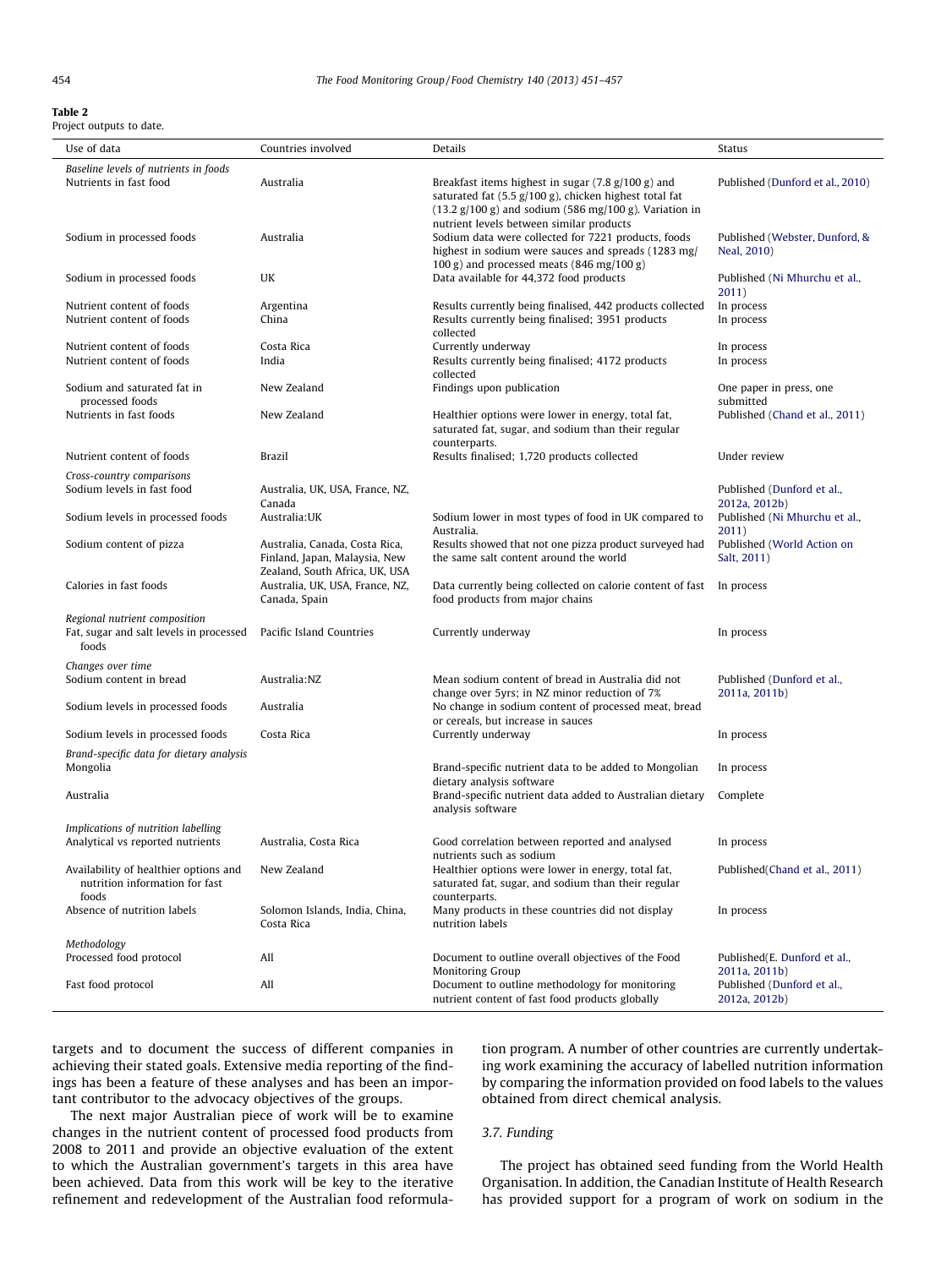<span id="page-4-0"></span>Table A1 Variables to be collected<sup>a</sup> and format.

| Primary                         | Format                                    |
|---------------------------------|-------------------------------------------|
| Country                         | Country where data is collected           |
| Food group                      | Refer to Appendix 1                       |
| Food category                   | Refer to Appendix 1                       |
| Brand name                      | As per product label                      |
| Manufacturer                    | As per product label                      |
| Product title                   | As per product label                      |
| Pack size                       | g or m                                    |
| Serving size                    | g or m                                    |
| Energy                          | kilojoules or kilocalories/100 g or 100 m |
| Saturated fat                   | g/100 g or 100 m                          |
| Total sugars                    | g/100 g or 100 m                          |
| Sodium <sup>b</sup>             | milligrammes/100 g or 100 m               |
| Data source                     | NIP, MANUF, WEB, DATAB, OTHER             |
| Date of data collection         | Date (dd/mm/yyyy)                         |
| Date of data entry              | Date (dd/mm/yyyy)                         |
| Universal product code<br>(UPC) | Number as per product barcode             |
| Secondary <sup>c</sup>          |                                           |
| Total fat                       | g/100 g or 100 m                          |
| Trans fat                       | g/100 g or 100 m                          |
| Monounsaturated fat             | g/100 g or 100 m                          |
| Polyunsaturated fat             | g/100 g or 100 m                          |
| Protein                         | g/100 g or 100 m                          |
| Carbohydrate                    | g/100 g or 100 m                          |
| Dietary fibre                   | g/100 g or 100 m                          |
| Sub-category (major)            | As defined for each country               |
| Sub-category (minor)            | As defined for each country               |
| Country of origin               | Country where product is manufactured     |
| Ingredients list                | Listing of ingredients on the label       |
| Symbols and claims              | Health or nutrient claims and symbols     |
| Price                           | Cost of product per 100 g                 |
| <b>Notes</b>                    | As deemed important by each collaborating |
|                                 | country                                   |

NIP, nutrition information panel; MANUF, direct from manufacturer; WEB, from internet site; DATAB, from external branded database.

<sup>a</sup> Countries will be required to indicate if the definition for a nutrient varies from that in the protocol.

It will also be possible to submit data as salt in  $g/100$  g or 100 m.

 $c$  Additional variables can be collected by each country as required (e.g. calcium).

Canadian food supply. Several other countries have submitted applications to government and non-government organisations seeking funding to support data collection and analysis in their countries. The Australian group has secured funding from Bupa Australia and has developed a smartphone application to assist countries in data collection. In addition, the Ecuadorian collaborators have sought support for the direct chemical analysis of products and the New Zealand group has requested funding to implement the use of mobile phone technology and to undertake analyses of the energy density and serving size of processed foods across five countries in the collaboration. A New Zealand member has also received support for a post-doctoral project called ''NUTRI-TRACK: Reformulation of processed foods to promote health''. Costa Rica has been successful in obtaining funding through the International Development Research Centre to undertake a project titled ''Implementation of a population-wide program to reduce salt/sodium consumption in Costa Rica''. Argentina has also secured funding from the same source to monitor changes in the nutritional content of foods.

#### 4. Discussion

This global branded food database has been established by the Food Monitoring Group to provide objective and directly comparable measures of a core segment of the food supply in different countries around the world. The goal is to have data that can be used to motivate and guide food manufacturers and governments in their effort to improve the quality of foods and thereby address the enormous global burden of chronic diseases. The recent High-Level Meeting of the General Assembly of the United Nations (UN) highlighted the key role that diet has to play in chronic disease causation and the enormous potential for simple changes to drive massive improvements in health ([O Hill, 2009](#page-5-0)). In common with other reports such as the EU Platform on Diet, Physical Activity and Health ([European Union, 2005](#page-5-0)) and the WHO's Global Strategy on Diet, Physical Activity and Health ([World Health Organisation,](#page-6-0) [2004](#page-6-0)) the meeting also served to focus attention on food reformulation as a key strategy to improve population diets ([Webster,](#page-6-0) [2009](#page-6-0)).

The UN meeting [\(World Health Organisation, 2011b\)](#page-6-0) also identified the role that international partnerships and monitoring efforts will play in the support and evaluation of efforts to prevent non-communicable diseases worldwide. Chronic disease and the quality of the food supply are global issues and programs of work that cross international boundaries will offer opportunities that national initiatives cannot. With many countries already undertaking work in the area of food composition, and tracking the changes that are achieved, it is a relatively simple step to standardise processes. By compiling data that are directly comparable it should be possible to more easily identify countries and companies that do and do not achieve improvements in food composition and learn from them. If examples of best practice can be highlighted, support and advice can more rapidly and efficiently be provided to those that are not making the improvements required. Data obtained through this project also have the potential to complement existing national reference food composition datasets, and can easily be adapted to the format required by the reference food composition community.

Already, data from the UK, Australia and New Zealand have provided a keen insight into the differences in progress made by different countries and companies. Average salt levels in UK foods are systematically and substantially lower than those in almost every corresponding food category in Australia, clearly demonstrating the potential for sector-wide changes ([Ni Mhurchu et al.,](#page-6-0) [2011](#page-6-0)). Mean salt levels in Australian bread products have remained static for four years despite this being the first target for the Government's salt reduction efforts highlighting the need for an urgent review of the current strategy ([Dunford et al., 2011a,](#page-5-0) [2011b](#page-5-0)). And the same companies operating in Australia and New Zealand are moving salt levels up in one jurisdiction and down in the other, emphasising the need for trans-national coordination of efforts.

Another key component of this project has been the participation of low and middle income countries. Non-communicable diseases are now the leading cause of death in all but the very poorest nations and diet-related conditions predominate ([World Health](#page-6-0) [Organisation, 2011a\)](#page-6-0). WHO funding has enabled the collection of initial food composition data in the Western Pacific Region. Tools and materials developed through this collaboration and the support offered by the secretariat have enabled the methodologies to be adapted for each individual country involved. Similarly, some participating countries have been successful in obtaining funding to undertake related work; Costa Rica and Argentina have both secured funding from the International Development Research Centre.

In conclusion, this research effort remains in its infancy but the potential for this global branded food composition database to provide new comparative information about the composition of processed foods in multiple countries around the world has been met with great support. There is a clear belief and intent that the data collected can be used to drive progressive, manageable, across-the-board reformulation of processed food products globally. With sustained small-to-moderate improvements in the food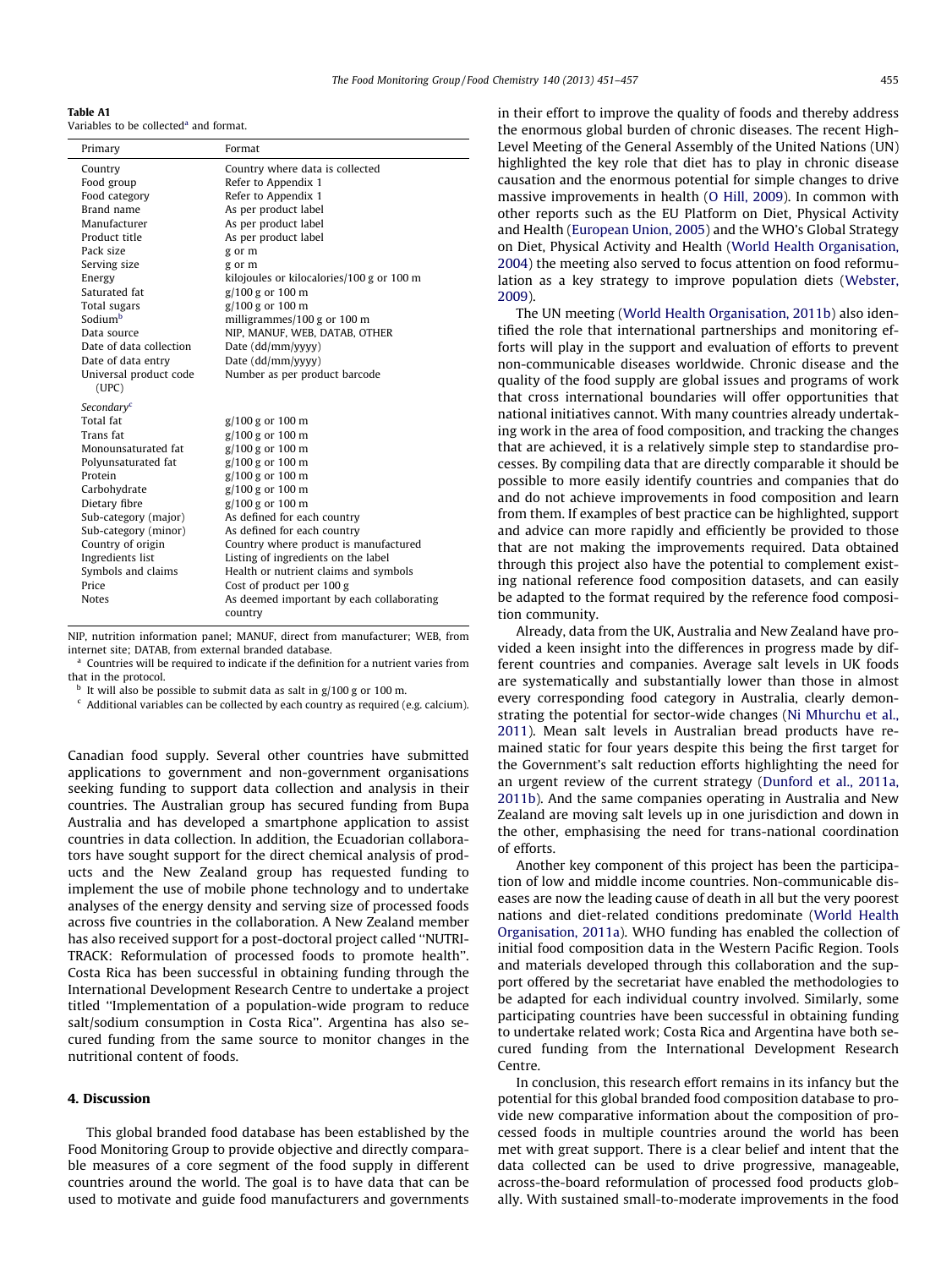<span id="page-5-0"></span>supply projected to reap significant public health gains this is a project of increasing global importance.

#### Sources of support

The development of this project has been underwritten by a National Health and Medical Research Council of Australia Program Grant. E Dunford is supported by a Sydney Medical School Foundation scholarship and B Neal by an Australian Research Council Future Fellowship. Additional project development funding was received from the World Health Organization.

## Acknowledgements

The current Management Committee Members of the Food Monitoring Group are:

- Argentina: Lorena Allemandi, Fundacion Interamericana del Corazon, Buenos Aires and Norma Samman, Universidad Nacional de Tucumán.
- Australia: Bruce Neal (Chair), Elizabeth Dunford, The George Institute, Sydney.
- Bangladesh: Sohel Reza Choudhury, National Heart Foundation Hospital & Research Institute.
- Barbados: Trevor Hassell, Barbados National Chronic Non Communicable Diseases Commission, Bridgetown.
- Brazil: Elizabete Wenzel de Menezes, Universidade de São Paulo.
- Canada: Mary L'Abbe, University of Toronto.
- China: Nicole Li, The George Institute, Beijing.
- Costa Rica: Adriana Blanco-Metzler, Costa Rican Institute of Research and Education on Nutrition and Health (INCIENSA), Tres Ríos Costa Rica.
- Cuba: Lourdes Valdes, CUBAFOODS.
- Ecuador: Johana Ortiz, Cuenca University.
- Fiji: Wendy Snowdon, Pacific Research Centre for the Prevention of Obesity and Non-Communicable Diseases, Fiji National University and Deakin University.
- France: Sebastien Czernichow, Departement of Nutrition, Ambroise Paré Hospital (AP-HP); Université Versailles St-Quentin, Boulogne-Billancourt.
- Guatemala: Julieta Salazar de Ariza, Universidad de San Carlos de Guatemala.
- India: Pallab Maulik, The George Institute, Hyderabad.
- Malaysia: A. Rashid Rahman, Cyberjaya University College of Medical Sciences.
- Mexico: Simon Barquera, Instituto Nacional de Salud Pública, Mexico City.
- Mongolia: Tsoogi Bayandorjt and Salik Govind, World Health Organisation Mongolia.
- New Zealand: Cliona Ni Mhurchu, The University of Auckland.
- Panama: Leticia de Núñez, Instituto Especializado de Análisis Universidad de Panamá, Panama City.
- Peru: Maria Reyes Garcia, Centro Nacional de Alimentacion y Nutricion, Lima.
- Singapore: Gladys Lin, Health Promotion Board, Singapore.
- South Africa: Petro Wolmarans, Medical Research Council, Cape Town.
- Spain: Gregorio Varela-Moreiras, University CEU San Pablo and Spanish Nutrition Foundation.
- The Netherlands: Caroline van Rossum, Susanne Westenbrink, National Institute for Public Health and the Environment, Bilthoven.
- United Kingdom: Graham MacGregor, Queen Mary University of London and Susan Jebb, MRC Human Nutrition Research.

Other contributors to the Group include:

Ruth Charrondiere, FAO; Beatriz Champagne, InterAmerican Heart Foundation; Branka Legetic, PAHO; Barbara Legowski, PAHO; Hubert Linders, Consumers International.

Argentina: Verónica Schoj, Fundacion Interamericana del Corazon-Argentina.

Australia: Jacqui Webster, The George Institute for Global Health. Canada: Norm Campbell, University of Calgary; JoAnne Arcand, University of Toronto; Hasan Hutchinson, Health Canada; Bill Jeffery, Centre for Science in the Public Interest, and International Association of Consumer Food Organisations.

Chile: Omar Pérez Santiago, Liga Ciudadana, Chile.

Fiji: Bill Aalbersberg, University of the South Pacific; Arti Pillay, Fiji National University.

India: Rama Guggilla, The George Institute India.

Mexico: Ricardo Correa-Rotter, National Medical Science and Nutrition Institute.

Mongolia: Tsoogi Bayandorjt and Salik Govinds, World Health Organisation.

New Zealand: Helen Eyles, Clinical Trials Research Unit, The University of Auckland.

Peru: María Kathia Cárdenas and Jaime Miranda, CRONICAS Centre of Excellence in Chronic Diseases, Universidad Peruana Cayetano Heredia.

South Africa: Hettie Schönfeldt, University of Pretoria.

Spain: Lourdes Samaniego Vaesken, San Pablo-CEU University. Thailand: Chaisri Supornsilaphachai, Ministry of Health.

UK: Emily Fitt, MRC Human Nutrition Research; Clare Farrand, Consensus Action on Salt and Health, Paul Finglas, Institute of Food Research.

#### Appendix

See [Table A1](#page-4-0) below.

#### References

- Beaglehole, R., Bonita, R., Horton, R., Adams, C., Alleyne, G., Asaria, P., et al. (2011). Priority actions for the non-communicable disease crisis. Lancet, 377(9775), 1438–1447.
- Chand, A., Eyles, H., & Ni Mhurchu, C. (2011). Availability and accessibility of healthier options and nutrition information at New Zealand fast food restaurants. Appetite, 58(1), 227–233.
- Dunford, E., & The Food Monitoring Group (2012a). International collaborative project to compare and track the nutritional composition of fast foods. BMC Public Health, 12(1), 559.
- Dunford, E., Webster, J., Woodward, M., Czernichow, S., Yuan, W. L., Jenner, K., et al. (2012b). The variability of reported salt levels in fast foods across six countries and opportunities for salt reduction. Canadian Medical Association Journal, 184(9), 1023–1028.
- Dunford, E. K., Eyles, H., Ni Mhurchu, C., Webster, J. L., & Neal, B. C. (2011a). Changes in the sodium content of bread in Australia and New Zealand between 2007 and 2010: Implications for policy. Medical Journal of Australia, 195(6), 346–349.
- Dunford, E., & Webster, J. (2010). A model tool to support countries to establish branded food composition databases to enable national and global monitoring of sodium in processed foods: A draft report for the World Health Organisation. Sydney: The George Institute for Global Health.
- Dunford, E., Webster, J., Barzi, F., & Neal, B. (2010). Nutrient content of products served by leading Australian fast food chains. Appetite, 55(3), 484–489.
- Dunford, E., Webster, J., Blanco-Metzler, A., Czernichow, S., Ni Mhurchu, C., Wolmarans, P., et al. (2011b). International collaborative project to compare and monitor the nutritional composition of processed foods. European Journal of Cardiovascular Prevention and Rehabilitation (Epub ahead of print).
- European Union. (2005). EU Platform for Action on Diet, Physical Activity and Health. URL <[http://ec.europa.eu/health/ph\\_determinants/life\\_style/nutrition/](http://ec.europa.eu/health/ph_determinants/life_style/nutrition/platform/platform_en.htm) [platform/platform\\_en.htm](http://ec.europa.eu/health/ph_determinants/life_style/nutrition/platform/platform_en.htm)>. Accessed 01.09.11.
- Faergeman, O. (2006). Politics and prevention of cardiovascular disease. European Journal of Cardiovascular Prevention and Rehabilitation, 13(3), 291–292.
- O Hill, J. (2009). Can a small-changes approach help address the obesity epidemic? A report of the Joint Task Force of the American Society for Nutrition, Institute of Food Technologists, and International Food Information Council. American Journal of Clinical Nutrition, 89, 477–484.